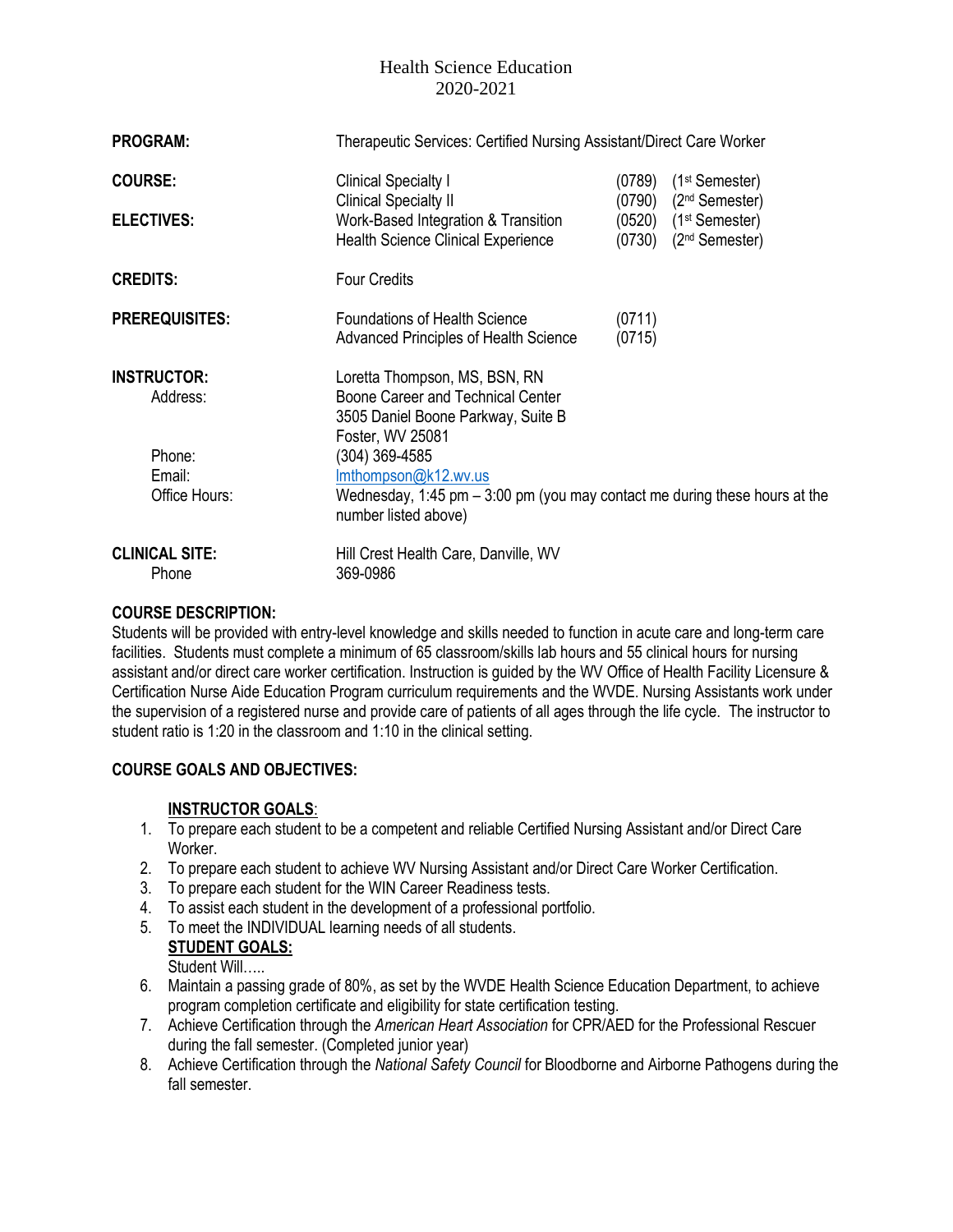- 9. Perform each individual skill, as listed in the Performance Skill Procedures Handout and Skill Check-off list, as provided by the WV Nurse Aide Training & Competency Evaluation Program and/or WVDE, with an evaluation performance of "SATISFACTORY" in the classroom/lab setting prior to performing in the clinical setting.
- 10. Perform each individual skill, as listed in the Performance Skill Procedures Handout and Skill Check-off list, as provided by the WV Nurse Aide Training & Competency Evaluation Program and/or WVDE, with an evaluation performance of "SATISFACTORY" in the clinical setting.
- 11. Achieve a *Platinum, Gold, Silver, or Bronze "National Career Readiness Certificate*" by successfully passing the WIN Career Readiness modules-- Applied Mathematics, Reading for Information, and Locating Information-- with a minimum score of 5 on each individual assessment.
- 12. Meet the CTE program of study technical assessment (NOCTI) industry approved work-force entry score.
- 13. Achieve Certification for OSHA-10 General Industry: Healthcare.
- 14. Achieve the Governor's Workforce Credential
- 15. Create an individual, professional portfolio.
- 16. Participate in HOSA at the local, state, and/or national level.

## **TEXTBOOKS:**

Nursing Assistant Care: Long-Term Care & Home Care*,* Alvare-Hedman, Fuzy, Rymer, Hartman Publishing Inc., 2018 with accompanying workbook

NSC Bloodborne & Airborne Pathogen Workbook, National Safety Council, 2012

## **METHOD OF INSTRUCTION:**

- 1. Lecture and Demonstration
- 2. Schoology
- 3. Remote & Virtual Lessons
- 4. Audio-Visual Aids
- 5. Handouts
- 6. Classroom Discussion
- 7. Small Group Activities: Role Play, Cooperative Learning
- 8. Problem-Solving, Critical Thinking
- 9. Hands-on Skills Lab in the classroom; Documentation of skills on skills sheet

10. Clinical observation and practice, (A maximum of 10 students per instructor in the clinical setting is mandated by law)

### **BASIC COURSE REQUIREMENTS:**

1. **Signed student/parent contract.** Student and parent must sign the Clinical Contract in order for the student to begin the Clinical Specialty I and II courses.

2. **All students must have a flu shot.** Documentation must be provided to their instructor prior to the start of clinicals. If a student has a medical reason as to why the flu shot cannot be administered, documentation must be provided by their physician.

3. **Current PPD, MMR, Varicella, dTap, and Completed Hepatitis B Vaccinations. \*\***Required for working in the health care facility. A copy of the immunization record must be on file prior to clinical rotations and is due to the instructor by January 1, 2021

I am currently working with the Boone County Health Department to schedule a day 1<sup>st</sup> Semester for them to administer the PPD during their scheduled class time at BCTC. The costs for the PPD is \$10.

4. **All students must pass a drug screening test before entering the healthcare facility.** Students who fail the drug test or refuse to undergo drug screening will be removed from the program. After the initial drug test, testing may occur randomly throughout the school year.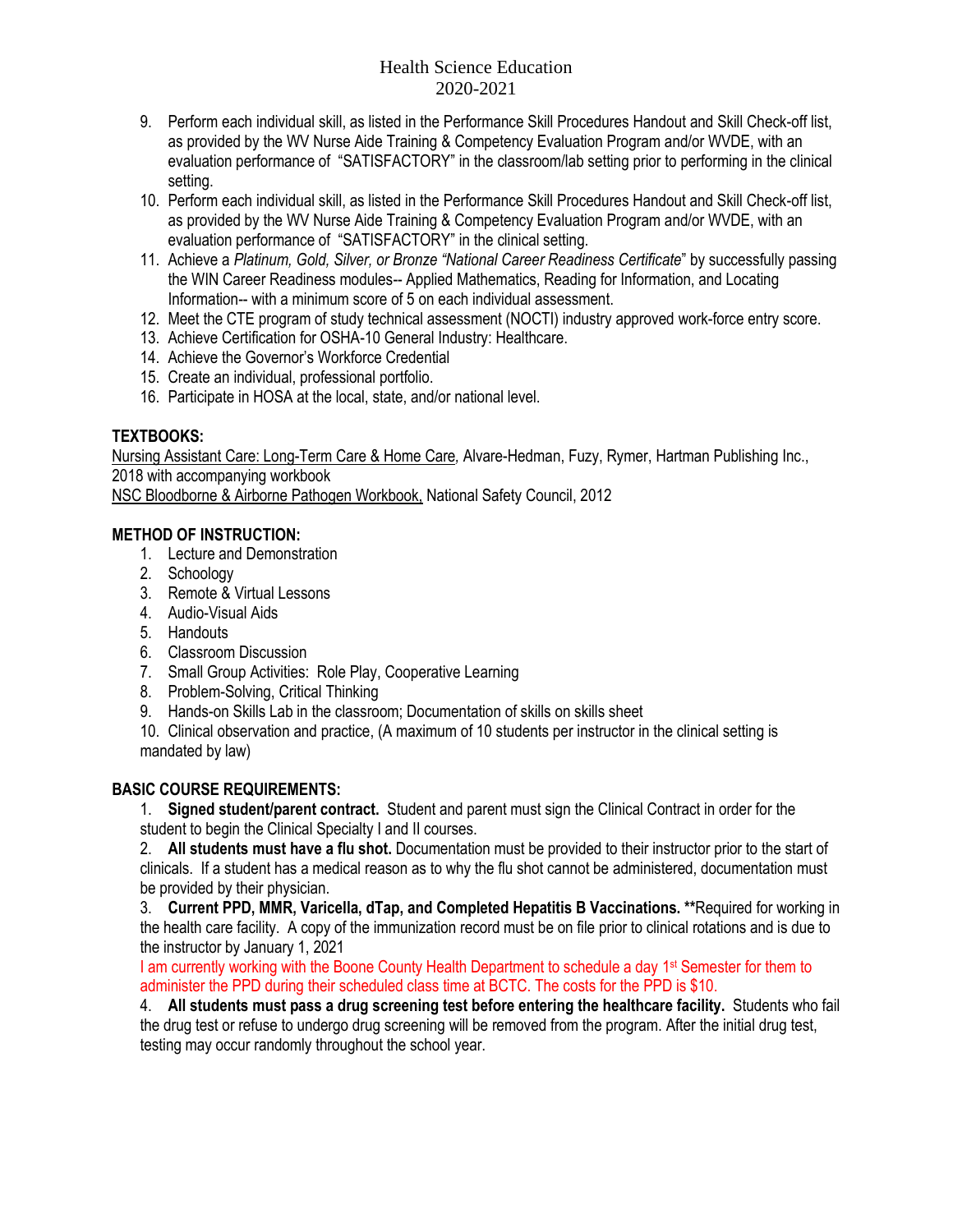# **ATTENDANCE POLICY:**

The attendance standard as set by the Office of Facility & Licensure for Certified Nursing Assistants is 100% for classroom and clinicals; however, students are permitted excused absences as indicated in the attendance agreement. *Students are expected to call-in when absent or delayed.* All time missed must be made up before certificate of completion is awarded. If you student is absent, they must schedule a make-up day with the instructor to receive their seat hours for certification. *Recurrent absences will result in course failure and dismissal.*

#### **EVALUATION:**

1. Examinations, quizzes, and written assignments will be given a numerical grade according to the following scale:

| 90-100   | А |
|----------|---|
| 80-89    | B |
| 70-79    | C |
| 60-69    | D |
| $0 - 59$ | F |

2. Participation in skills labs is required. Students must demonstrate competence in assigned skills and will receive numerical grade upon completion of each skill. All skills must be met prior to clinical rotations.

3. All work must be neat and legible. Assignments are to include name, date, and period.

4. Incomplete work will not be accepted. Late work will be lowered by one letter grade for each day the assignment is late. **ASSIGNMENTS WILL NOT BE ACCEPTED ONE WEEK AFTER THE INITIAL DUE DATE!!** 

5. FINAL EXAMINATION: An End-Of-Course Exam will be given at the end of each semester. It will consist of both written and performance evaluations.

6. When the obstructer observes cheating on the part of the student, the case shall be handled in accordance with the following procedures:

A. The instructor has the authority to give the student the grade of "F" on the assignment or a grade of "F" in the course.

B .The instructor will submit to the principal, within three (3) days from the time the cheating occurred, a written report, along with physical evidence, stating the facts of the case and the action taken by the instructor.

#### **UNIFORMS/DRESS CODE:**

1. Students are required to wear **SOLID PEWTER GRAY** scrubs to all clinical rotations. The uniform is to be clean and neat. Uniforms are provided by the career center through Simulated Workplace. If a uniform becomes lost or damaged, the student will be responsible for the cost of that uniform. The costs are as follows:

Lab Coat: \$13 Scrub Top: \$14 Scrub Bottom: \$18

2. A student nametag must be worn during all clinical times. For liability reasons, the student MAY NOT participate in clinical rotations without wearing a nametag. If they lose their nametag, they can purchase a replacement for \$10.

3. Clean, non-skid, leather clinical shoes must be worn with the uniform.

4. No jewelry except a clinical watch with a second hand is to be worn.

5. Hair will be of collar length or shorter, or neatly pulled back and secured.

6. Males- beards should be short and neatly trimmed.

7. Nails will be clean, neatly trimmed, and manicured. **NO ARTIFICAL NAILS ARE PERMITTED!!**

8. Tattoos must be covered and **MUST NOT** be visible during clinical rotations.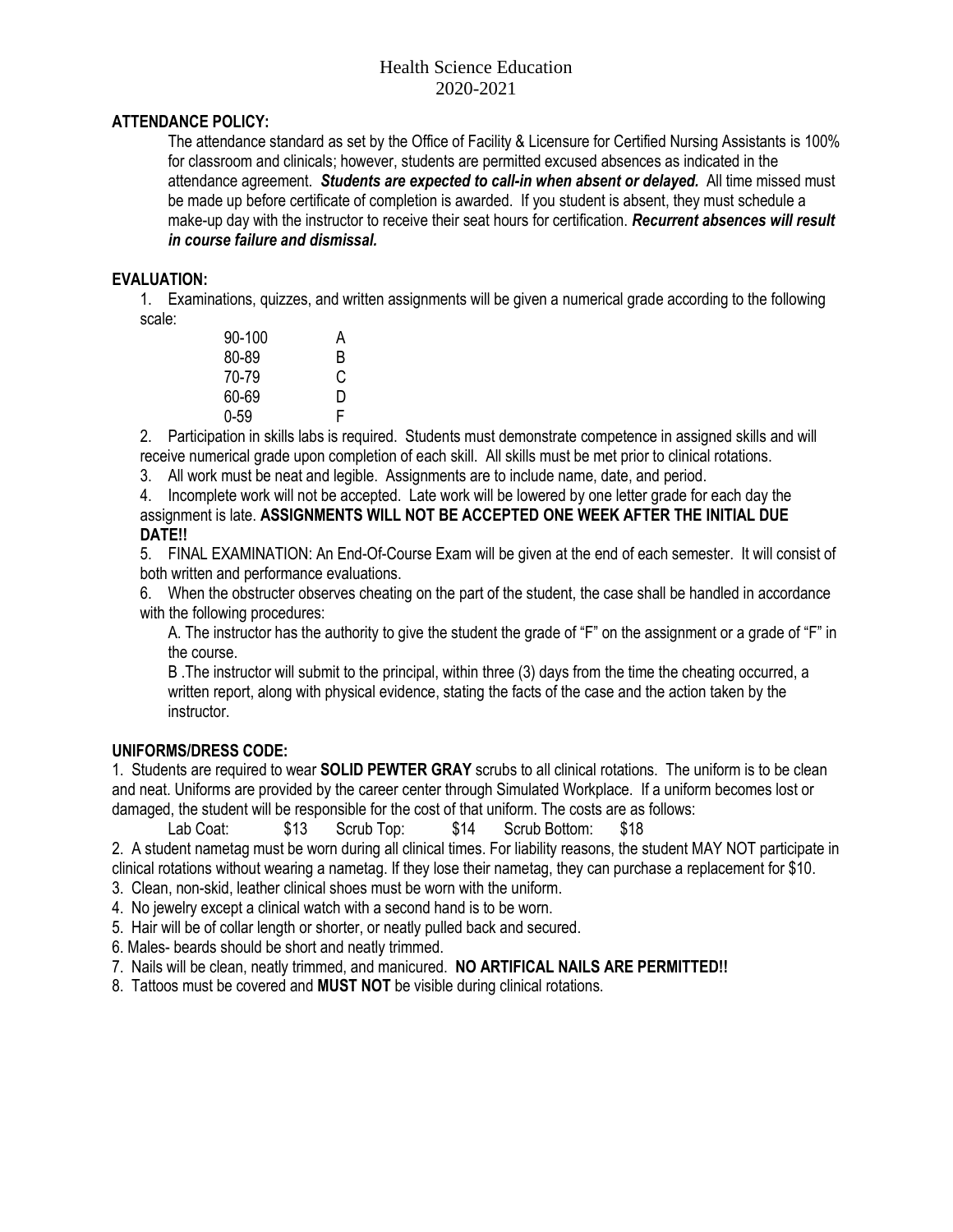## **AWARDS & HONORS:**

One student will be chosen as outstanding student of the nine weeks. The criteria for selection are as follows:

- 1. Quality & Quantity of Work 5. Attendance<br>2. Leadership Skills 6. Attitude & C
	-
- 6. Attitude & Cooperation
- 3. Skills Performance 7. Participation in HOSA
- 4. Dependability 8. Community Service

Outstanding students will also be invited to become a member of the National Technical Honor Society. Students are recommended by their CTE instructor. Criteria for nomination include the following:

- 1. CTE GPA of 3.5 or better 4. Exemplary Attendance
	- 2. Academic GPA of 3.0 or better 5. Participation in HOSA
- 3. Exemplary Conduct 6. Community Service

## **GOVERNOR'S WORKFORCE CREDENTIAL:**

Graduating seniors must successfully meet the following criteria to earn this credential:

- I. Academics
	- a. Obtain a grade of "B" or better in the four required state approved CTE program of study courses
- II. Certifications
	- a. Secure state-approved industry certifications that equal a minimum of ten scaled points in accordance with the WV Board of Education Policy 2520.13
- III. Technical Skills
	- a. Meet the cut-score on the respective state-approved CTE program of study technical assessment
	- b. Accomplish a minimum score of 95% on the CTE portfolio
- IV. Attendance
	- a. Attain a verified school attendance of 95% or higher in all senior course work classes
- V. Drug Screenings
	- a. Pass a minimum of two documented drug screenings during your senior year, not less than 30 days apart

# **HOSA:**

HOSA is an international student organization recognized by the U.S. Department of Education and the Health Science Education (HSE) Division of ACTE. HOSA's two-fold mission is to promote career opportunities in the health care industry and to enhance the delivery of quality health care to all people.

HOSA provides a unique program of leadership development, motivation, and recognition exclusively for secondary, postsecondary, adult, and collegiate students enrolled in health science education and biomedical science programs or have interests in pursuing careers in health professions. HOSA is 100% health care!

HOSA is not a club to which a few students in school join. Rather, HOSA is a powerful instructional tool that works best when it is integrated into the HSE and health science related curriculum and classroom. HSE instructors are committed to the development of the total person. Those who join the HSE-HOSA Partnership recognize the importance of providing students with training far beyond the basic technical skills needed for entry into the health care field.

Listed below are dates and fees for the 2020-2021 HOSA affiliation year as well as conference information:

1. Membership Dues are \$25. Deadline to join is October 1<sup>st</sup>.

2. Virtual Fall Leadership Conference: October 21, 2020

3. Tentatively: State Leadership Conference will be held March 19-20, 2021 at Marshall University. If Virtual, March 15-20, 2021. Registration Fee TBA

4. 1<sup>st</sup>, 2<sup>nd</sup>, & 3<sup>rd</sup> place winners are eligible to attend the international conference in Orlando, FL, June 23-26,2021

5. Any student that is placed in ISS or OSS, for whatever reason, WILL NOT be permitted to participate in HOSA leadership conferences.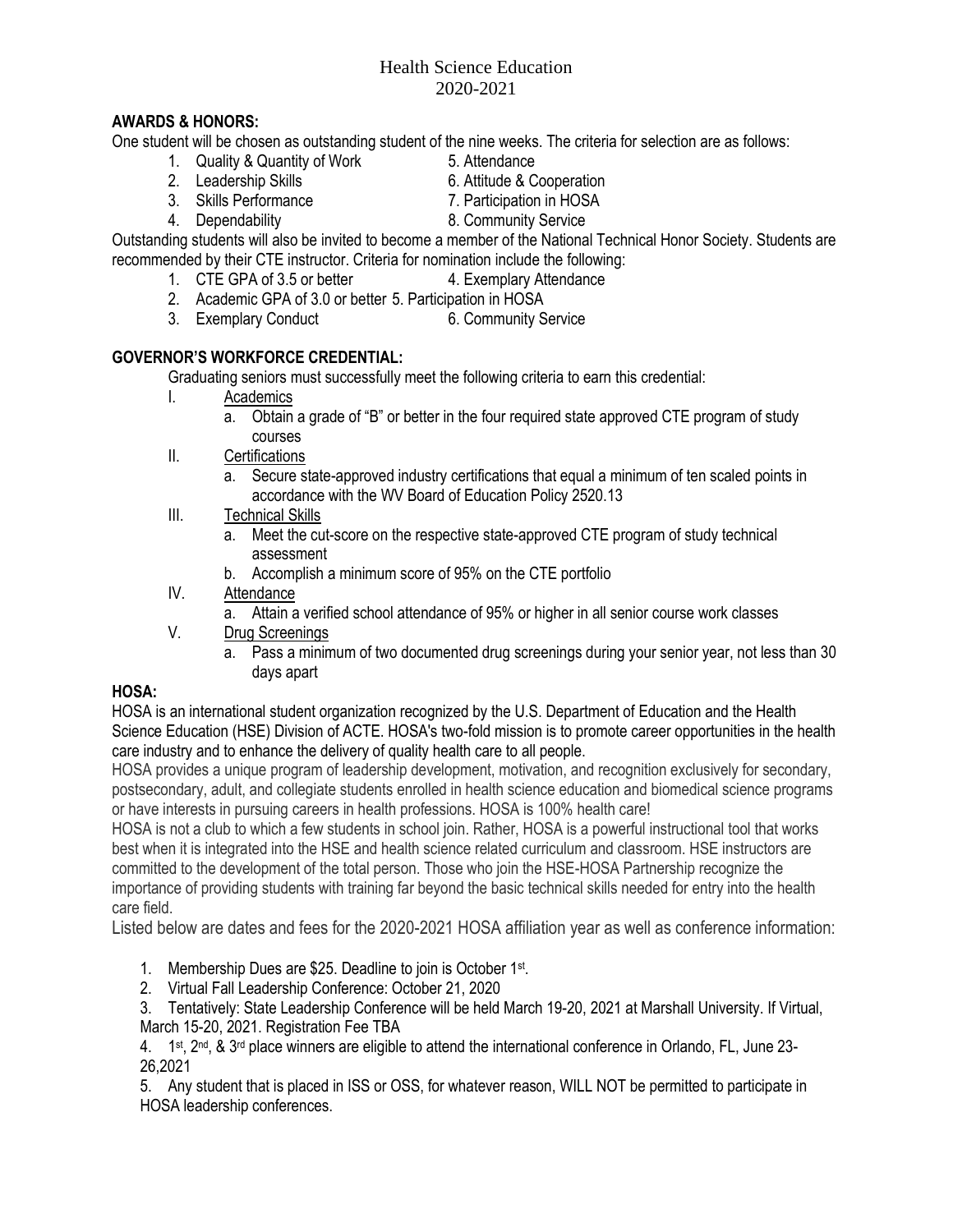| <b>CERTIFICATION:</b>                      | This program follows established guidelines of the West Virginia Department of<br>Education and The Department of Vocational Education for training of Health<br>Assistants and Nursing Assistants. The program is certified by the West Virginia<br>Department of Health. Graduates will be issued a school certificate of<br>completion for NA and direct care worker and will be West Virginia State Test<br>eligible for Certified Nursing Assistant and Direct Care Worker certifications.<br>Both competency evaluations will consist of a written and skills performance<br>component. Each candidate will have three (3) opportunities to pass the<br>competency evaluation. Anyone unable to pass after three (3) attempts will be<br>required to again complete an approved program.                                                                                                                                                          |  |  |
|--------------------------------------------|---------------------------------------------------------------------------------------------------------------------------------------------------------------------------------------------------------------------------------------------------------------------------------------------------------------------------------------------------------------------------------------------------------------------------------------------------------------------------------------------------------------------------------------------------------------------------------------------------------------------------------------------------------------------------------------------------------------------------------------------------------------------------------------------------------------------------------------------------------------------------------------------------------------------------------------------------------|--|--|
|                                            | CNA: Candidates must successfully complete the competency evaluation within<br>24 months of graduation from the nursing assistant program. If more than 24<br>months has elapsed since program completion, the individual must re-take an<br>approved nurse aide education program to be test eligible. The graduate may<br>work in a long-term care facility up to 120 days pending state test results. If the<br>student scores a minimum of 70 on the written exam and 225/300 on the<br>performance exam they are placed on the West Virginia State Registry for Long-<br>Term Care Nursing Assistants; HOWEVER, even if the student scores 225 or<br>above, the student may also fail if he/she:<br>Cannot perform any part of a skill;<br>$\bullet$<br>Tell the rater they did not learn the skills<br>$\bullet$<br>Do not perform the critical steps in one or more skills; or<br>$\bullet$<br>Put the resident at risk for injury.<br>$\bullet$ |  |  |
|                                            | DCW: Candidates must score a minimum of 80% on both the written and<br>performance exam.                                                                                                                                                                                                                                                                                                                                                                                                                                                                                                                                                                                                                                                                                                                                                                                                                                                                |  |  |
| CNA RECIPROCITY (to another state from WV) |                                                                                                                                                                                                                                                                                                                                                                                                                                                                                                                                                                                                                                                                                                                                                                                                                                                                                                                                                         |  |  |
|                                            | The nurse aide will need to contact the State Nurse Aide<br>program for which they are seeking reciprocity for inquiries<br>on that State's reciprocity requirements and process. A listing of<br>State Nurse Aide programs can be accessed at:                                                                                                                                                                                                                                                                                                                                                                                                                                                                                                                                                                                                                                                                                                         |  |  |

**CNA RE-REGISTRATION**

If, since an individual's most recent completion of a training and competency evaluation program, there has been a continuous period of 24 consecutive months during none of which the individual provided nursing or nursing-related services for monetary compensation, the individual must complete a new training and competency evaluation program. If a nurse aide is in good standing, with no current substantiated findings of abuse, neglect, or misappropriation, and has not gone 24 consecutive months without working as a paid nurse aide, this individual is eligible for re-registration. Every WV Nurse Aide is required to apply for reregistration every 2 years.

Boone Career & Technical Center (BCTC) does not discriminate on the basis of race, color, religion, national origin, gender, sexual orientation, disability, age, or marital status in any of its policies, procedures or practices as required by Title IX, Section 504, and ADA regulations. For inquiries concerning Title IX, please contact the BCS Safe Schools Director Anthony Tagliente at 304-369-8276 or ataglient@k12.wv.us. For inquiries concerning 504/ADA, please contact the Director of Exceptional Children Mary Knapp, at 304-369-8245 or [mknapp@k12.wv.us.](mailto:mknapp@k12.wv.us) Inquiries may also be **submitted in writing to the following Director's at Boone County Schools 69 Avenue B Madison, WV 25130.**

[http://siq.air.org.PDF/StateNAR.pdf](http://siq.air.org.pdf/StateNAR.pdf)